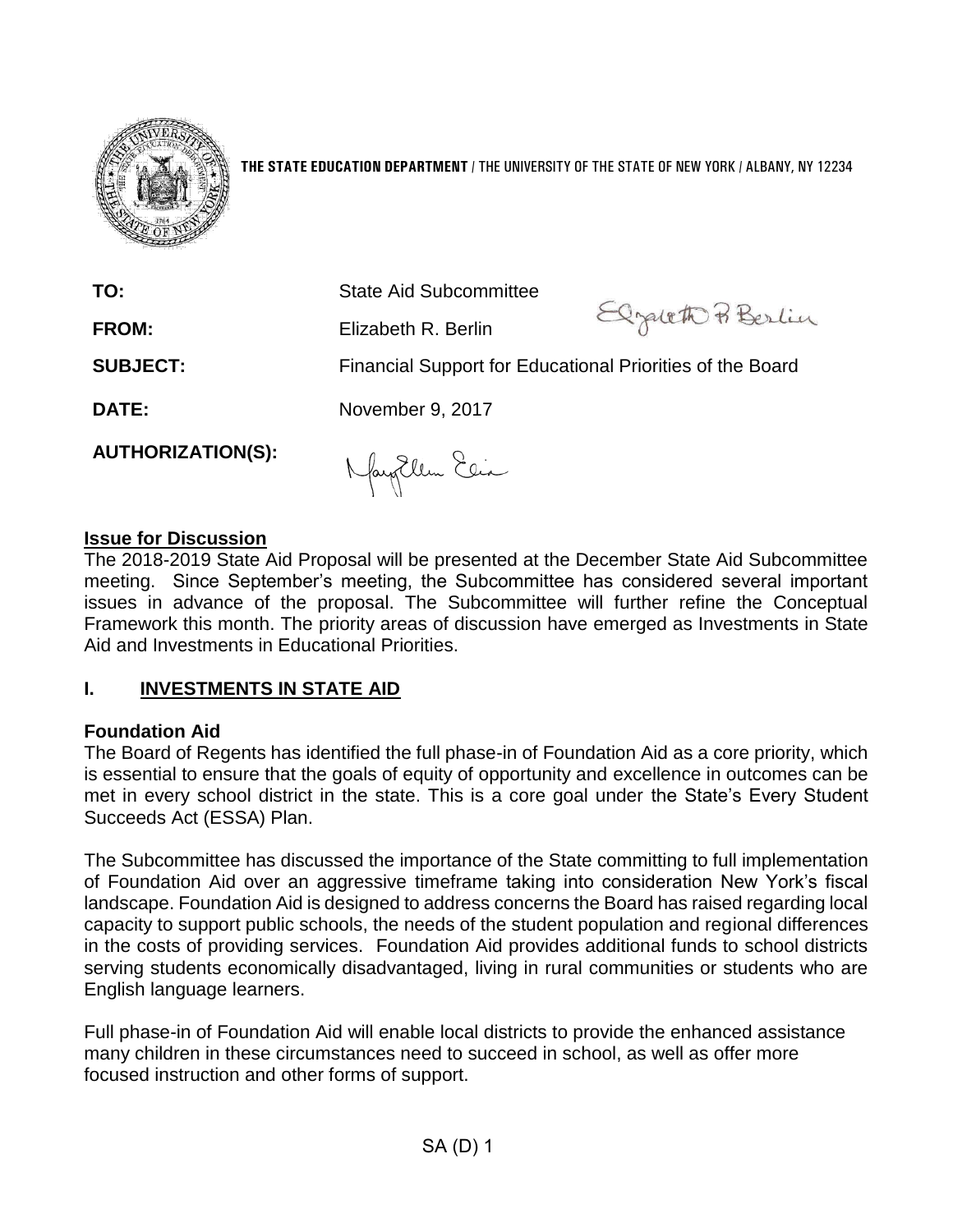#### **II. INVESTMENTS IN EDUCATIONAL PRIORITIES**

The Regents have identified several priority areas – Early Learning, English language learners, and the successful implementation of the multifaceted components within New York's Every Student Succeeds Act (ESSA) Plan.

#### • **Early Learning**

After the Board's successful advocacy for additional investments in and the consolidation of prekindergarten programs, the Board of Regents established a Blue Ribbon Committee on Early Learning. The Blue Ribbon Committee will inform the Board of Regents 2018 budget, legislative and policy proposals.

#### • **Supporting English language learners**

The Board has identified essential work that must be done to support the education of English language learners. Additional funds would support the full implementation of the Part 154 regulations, including support for supplemental certification for teachers of English language learners, training for staff models that research has shown to be successful with these students and other critical efforts that will help districts meet the needs of these students.

#### • **Implementing ESSA to support all students**

- $\checkmark$  Professional development of teachers, school and district leaders and other professionals to implement the Next Generation Standards.
- $\checkmark$  Provide focused support to the social-emotional learning efforts that help students learn. There is a need for anti-bullying initiatives that ensure that students will feel safe in the school environment.
- $\checkmark$  Provide access to high quality career and technical education through increases in the State Aid available to support these programs. This is achieved through Special Services Aid for large city and other districts that do not belong to BOCES, and BOCES aid for districts which belong to BOCES. In addition, the state should begin to support additional targeted programming for districts which have innovative approaches to providing high quality career and technical education.
- $\checkmark$  Prepare students and teachers to succeed in the modern technological world. This encompasses improved availability of hardware and software resources, rethinking the curriculum to embed technology in instruction and access to an expanded network of virtual and blended learning opportunities in specialized subjects like Advanced Placement or career and technical certification coursework.
- $\checkmark$  Improve graduation rates statewide, across all demographic subgroups.

#### **Reason(s) for Consideration**

Development of Policy.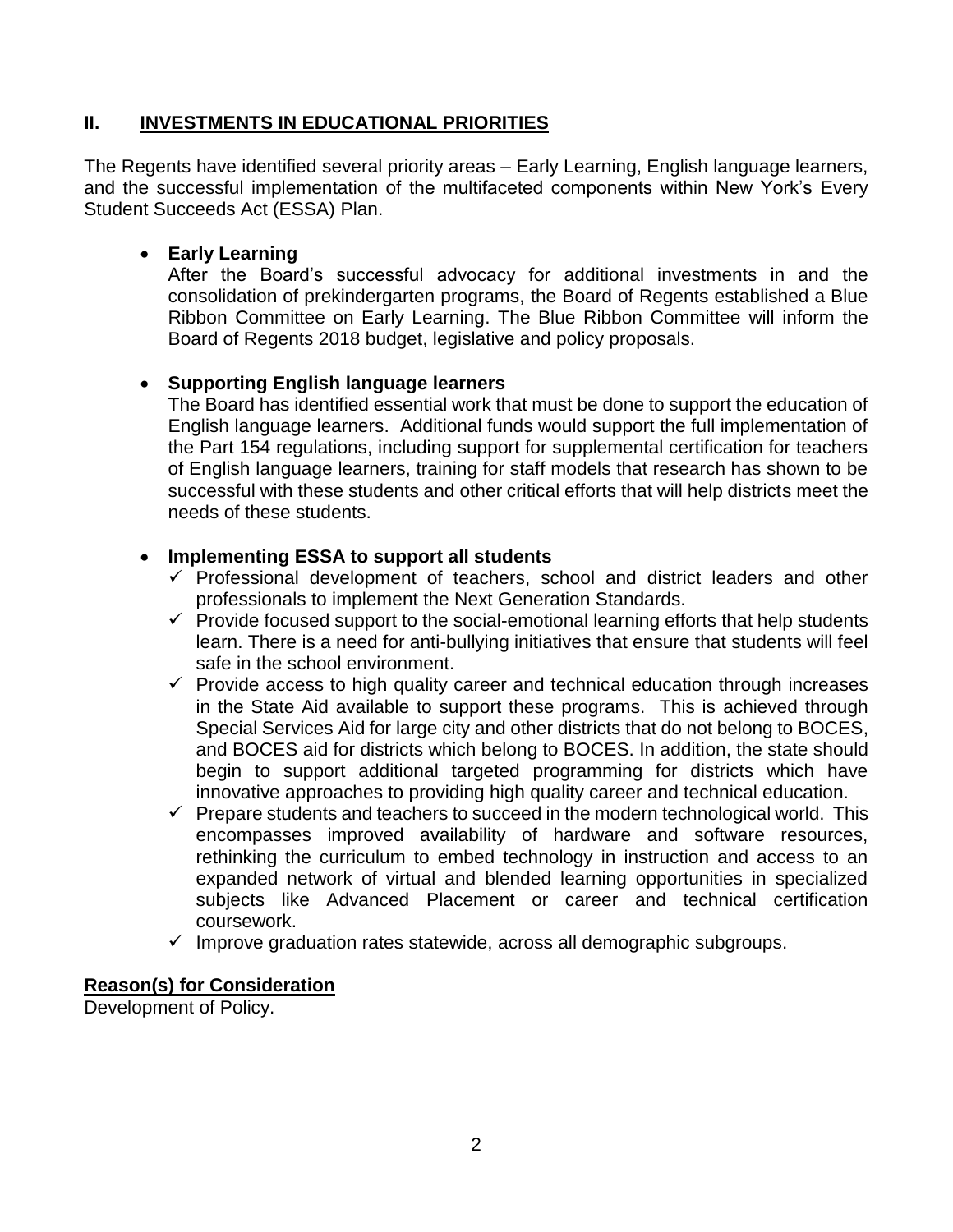#### **Background Information**

<http://www.regents.nysed.gov/common/regents/files/1017sad1revised.pdf>

[http://www.regents.nysed.gov/common/regents/files/State%20Aid%20-%202018-](http://www.regents.nysed.gov/common/regents/files/State%20Aid%20-%202018-19%20Regents%20State%20Aid%20Proposal.pdf) [19%20Regents%20State%20Aid%20Proposal.pdf](http://www.regents.nysed.gov/common/regents/files/State%20Aid%20-%202018-19%20Regents%20State%20Aid%20Proposal.pdf)

[http://www.regents.nysed.gov/common/regents/files/State%20Aid%20-](http://www.regents.nysed.gov/common/regents/files/State%20Aid%20-%20Establishing%20a%20Base%20for%20the%202018-19%20Regents%20State%20Aid%20Proposal.pdf) [%20Establishing%20a%20Base%20for%20the%202018-](http://www.regents.nysed.gov/common/regents/files/State%20Aid%20-%20Establishing%20a%20Base%20for%20the%202018-19%20Regents%20State%20Aid%20Proposal.pdf) [19%20Regents%20State%20Aid%20Proposal.pdf](http://www.regents.nysed.gov/common/regents/files/State%20Aid%20-%20Establishing%20a%20Base%20for%20the%202018-19%20Regents%20State%20Aid%20Proposal.pdf)

#### **Timetable for Implementation**

The Subcommittee will consider the issues discussed in its Proposal for the Support of State Aid and Educational Priorities and bring a formal 2018-2019 Regents Proposal before the Board at its December meeting.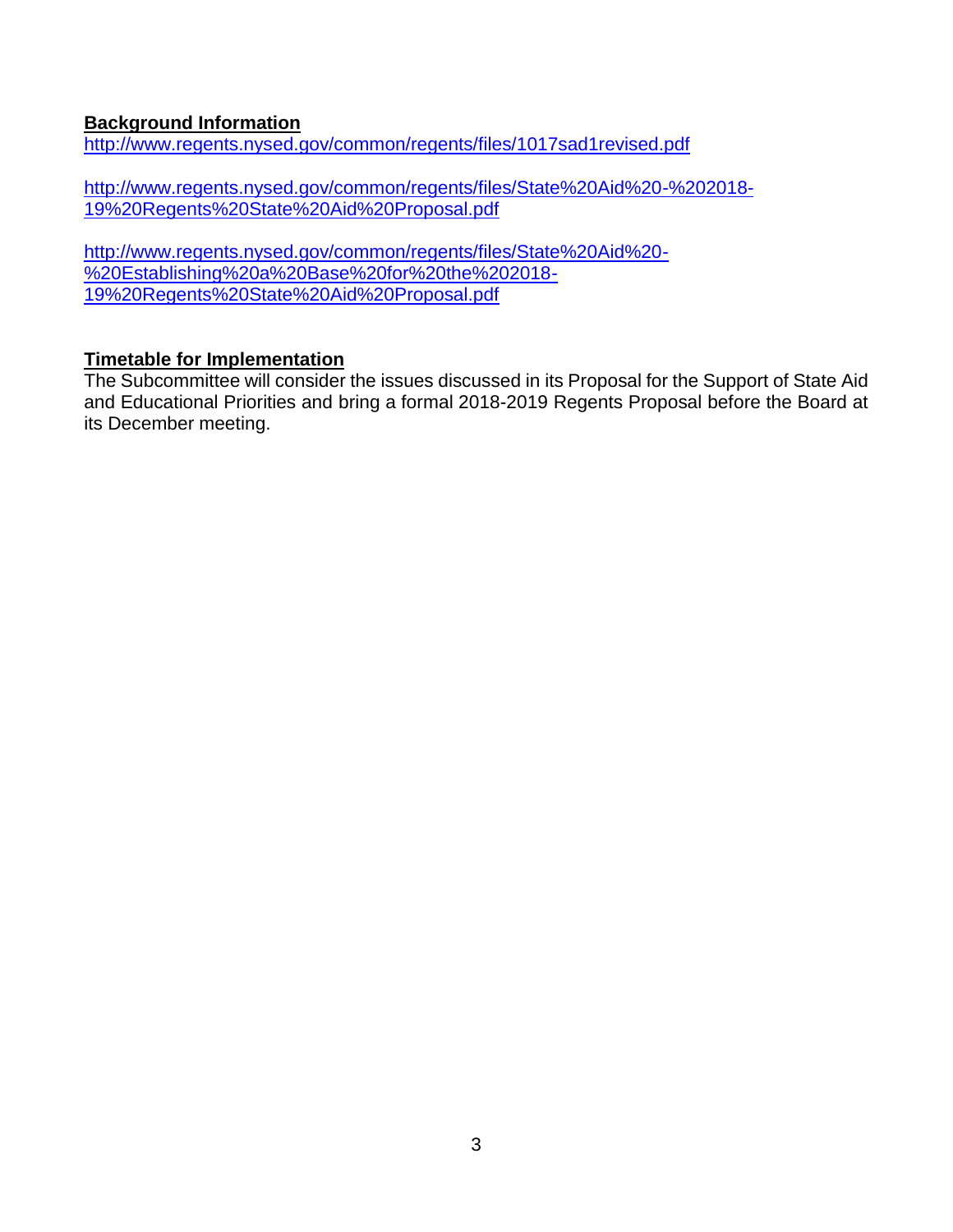### Current Fiscal Environment: Context for the 2018-2019 State Budget

## Federal Funding Uncertainty

There is great uncertainty in how the Federal government may change funding for education programs, which have a direct impact on SED and schools, but also in health funding for the State, which could impact what resources are available for education in 2018-2019.

### Comptroller's Report

Comptroller DiNapoli recently issued a report highlighting concerns of a "triple threat" of fiscal risks facing New York State. The combination of lower-thanexpected tax receipts, an existing budget deficit, and uncertain reductions in federal aid will all contribute to uncertainty over how much spending may be able to increase next year.

**Decisions** about Size of State Budget

# Recent Investments in Program Areas

According to the State's Financial Plan, since 2011-2012, total State Operating Funds have increased by \$10.9B; within that, School Aid has increased by \$6.1B, meaning that state aid to schools represents 56% of the total state spending increases since 2011-12.